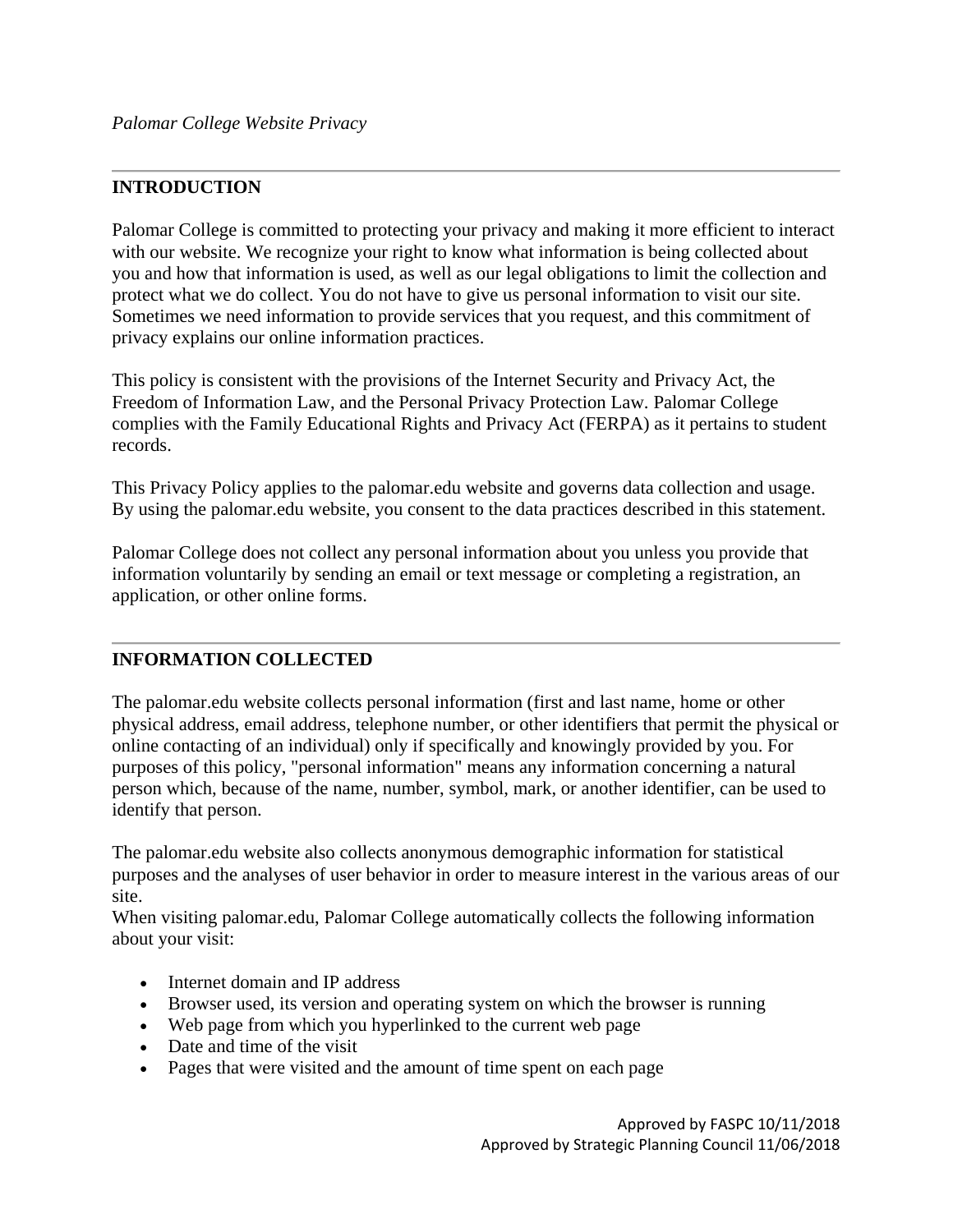None of the automatically collected information constitutes personal information by the Internet Privacy and Security Act. This automatically collected information is collected for statistical analysis and is used to determine how users are interacting with our website and to maintain or improve the quality of the website. The automatically collected information is not collected for commercial marketing purposes, and Palomar College will not sell or otherwise disclose the information collected for commercial marketing purposes.

## **EMAIL AND TEXT MESSAGE INFORMATION**

During your visit to palomar.edu, you may send an email or a text message to Palomar College. Your email address or cell phone number (in the case of a text message) and the contents of your message will be collected. The information collected is not limited to text characters and may include audio, video, and graphic information formats included in the message. Your email address or cell phone number (in the case of a text message) and the information included in your message will be used to respond to you, to address issues you identify, to improve this website, or to forward your message to another Palomar College department for appropriate action. Your email address or cell phone number is not collected for commercial purposes, and Palomar College will not sell or otherwise disclose your email address or cell phone number for commercial purposes. Except for authorized law enforcement investigations or, as required by law, we do not share our email or text messages with any other organizations.

Please note that email and text messaging are not necessarily secure against interception. If your communication is very sensitive or includes information such as your bank account, payment card details or Social Security number, you should not send it using email or text messaging.

#### **ONLINE SUBMISSIONS**

During your visit to palomar.edu, you may complete a transaction such as an online application or an online information request form. The information collected by Palomar College, including personal information volunteered by you in completing the form, application or transaction, is used by Palomar College only for the purposes for which it was provided and will not be shared with another entity except as prescribed by law. Palomar College may provide or distribute certain lists and statistical reports of regulatory information as provided by law, but no personal information is sold or distributed for commercial purposes.

# **E-COMMERCE PRECAUTIONS**

Some of our web pages allow you to make donations, register and pay for classes, etc. In those instances, we will collect the information needed to fulfill your registration or acknowledge your contribution, just as though it had been made on paper. That information will be maintained and protected in accordance with the Privacy Act, 5 U.S.C. 552a, which means that it will be secured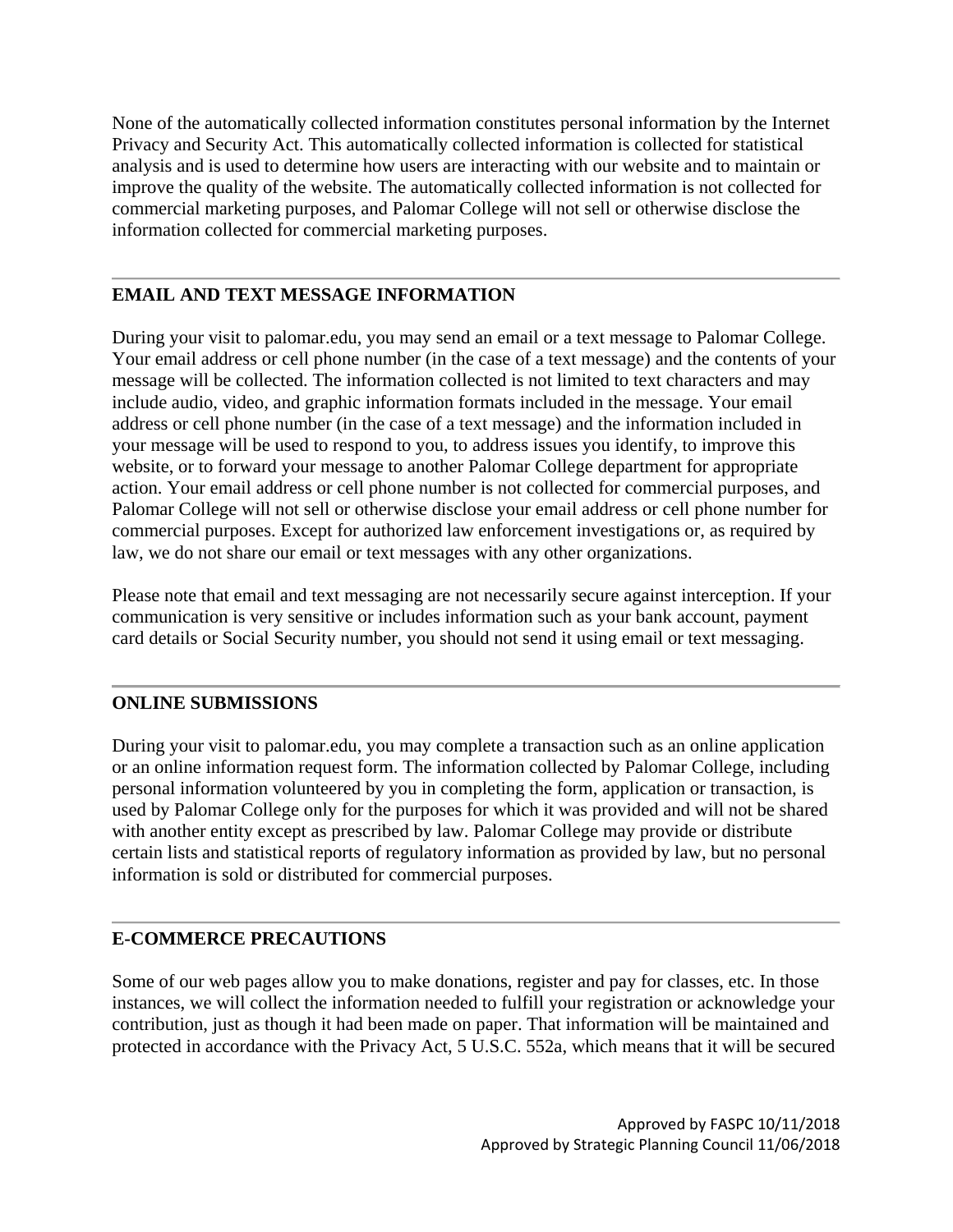in transit to us and once received. Your contributions or payments are processed through a secure e-commerce solution.

## **DISCLOSURE OF INFORMATION**

The collection of information through palomar.edu and the disclosure of that information are subject to the provisions of the Internet Security and Privacy Act. Palomar College will only collect personal information through palomar.edu or disclose personal information collected through palomar.edu if the user has consented to the collection or disclosure of such personal information. The voluntary disclosure of personal information to Palomar College by the user constitutes consent to the collection and disclosure of the information by Palomar College for the purposes for which the user disclosed the information to Palomar College.

However, Palomar College may collect or disclose personal information without consent if the collection or disclosure is:

- 1. necessary to perform the statutory duties of Palomar College, or necessary for Palomar College to operate a program authorized by law, or authorized by state or federal statute or regulation;
- 2. made pursuant to a court order or by law;
- 3. for the purpose of validating the identity of the user; or
- 4. of information to be used solely for statistical purposes that is in a form that cannot be used to identify any particular person.

Further, the disclosure of information, including personal information, collected through palomar.edu is subject to the provisions of the Freedom of Information Law, the Personal Privacy Protection Law and Family Educational Rights and Privacy Act (FERPA).

Palomar College may disclose personal information to federal or state law enforcement authorities to enforce its rights against unauthorized access or attempted unauthorized access to Palomar College information technology assets.

# **PERSONAL INFORMATION**

Palomar College may use your personally identifiable information to inform you of services provided and processes requiring your attention. Palomar College may also contact you via surveys to conduct research about your opinion of current services or of potential new services.

# **CONFIDENTIALITY**

Palomar College is strongly committed to protecting personal information collected through palomar.edu against unauthorized access, use or disclosure. Palomar College has implemented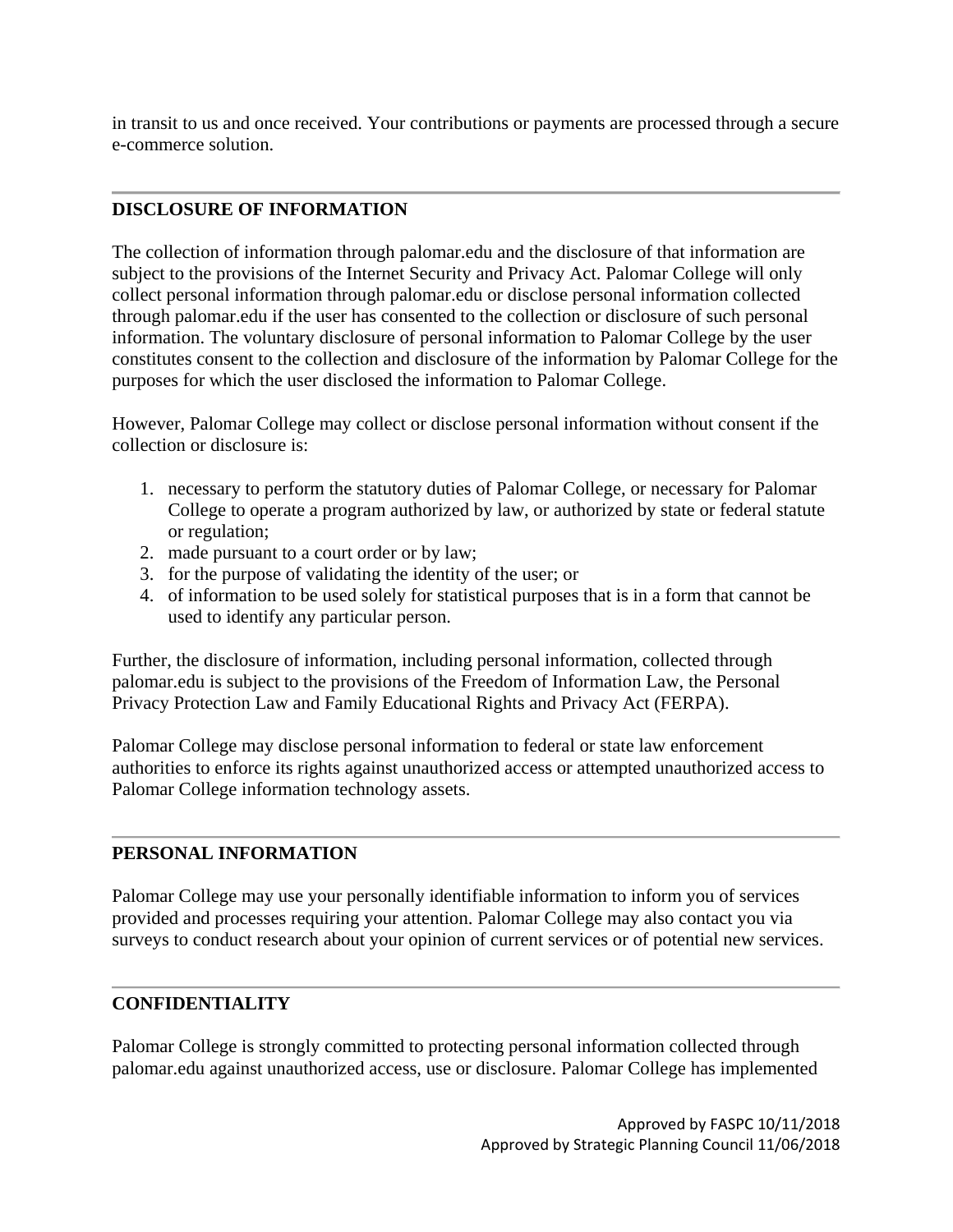procedures to safeguard the integrity of its information technology assets, including, but not limited to, authentication, authorization, monitoring, auditing, and encryption. These security procedures have been integrated into the design, implementation, and day-to-day operations of palomar.edu, as well as limited employee access to personal information collected through palomar.edu as part of our continuing commitment to the security of electronic content as well as the electronic transmission of information.

Palomar College secures your personal information from unauthorized access, use or disclosure. Palomar College secures the personally identifiable information you provide on computer servers in a controlled, secure environment, protected from unauthorized access, use or disclosure. When personal information (such as a credit card number) is transmitted to other websites, it is protected through the use of encryption, such as the Secure Socket Layer (SSL) protocol.

For website security purposes and to maintain the availability of palomar.edu for all users, Palomar College employs software to monitor traffic to identify unauthorized attempts to upload or change information or otherwise damage palomar.edu.

Please keep in mind that if you directly disclose personally identifiable information or personally sensitive data through one of Palomar College's social networking sites, such as Facebook, Twitter, YouTube or Instagram, this information may be collected and used by others.

## **EXTERNAL LINKS**

Palomar College encourages you to review the privacy policies of websites you choose to visit from links on palomar.edu. Palomar College is not responsible for the privacy policies or other content on websites outside of the Palomar College website.

# **COOKIES**

Cookies are small pieces of information that are stored by the user's browser on the hard drive of your computer. Palomar.edu utilizes temporary and long-lasting session cookies in certain portions of its website to manage your interaction activities, such as online orientation completion and to provide convenience or personalized features to save you time. You have the ability to accept or decline cookies via your browser preferences and have the option to decline. If you choose to decline cookies, you may not be able to fully experience the interactive features of this site.

#### **DISCLAIMER**

The information provided in this Privacy Policy should not be construed as giving business, legal, or other advice, or warranting as fail proof, the security of information provided through palomar.edu.